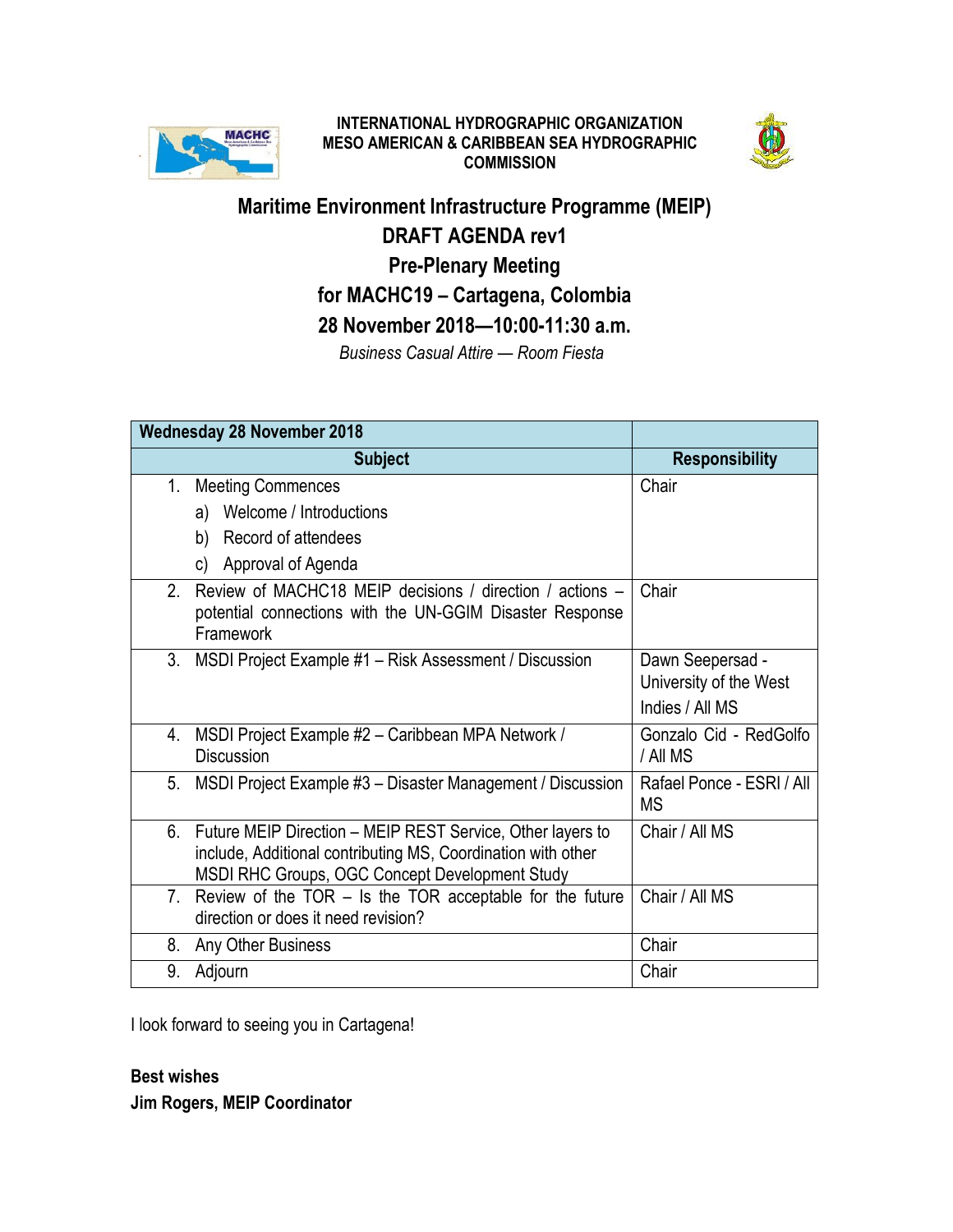## **Marine Economic Infrastructure Programme Working Group (MEIP WG)**

#### **Terms of Reference and Rules of Procedure**

Ref: 12<sup>th</sup> MACHC (St Kitts 5<sup>th</sup> – 9<sup>th</sup> December 2011)

#### **1. Objective**

Support the Spatial Data Infrastructure (SDI) activities of the MACHC.

## **2. Authority**

This working Group (WG) is a subsidiary of the MACHC. Its work is subject to MACHC approval.

### **3. Terms of Reference**

The WG should:

- a) Ensure the MACHC MEIP is developed to support sustainable economic growthwithin the region.
- b) Monitor national and international SDI activities. Present this and MEIP WG progress to MACHC members at the annual meeting.
- c) Promote the use of IHO standards and member state marine data in SDI activities.
- d) Liaise, as appropriate, with other relevant technical bodies such as the IOC, and the World Data Centres for Oceanography, Bathymetry, and Marine Geophysics, to increase the visibility of marine spatial data.
- e) Identify actions and procedures that the MACHC might take to contribute to the development of Spatial Data Infrastructure (SDI) and / MSDI in support of Member States.
- f) Identify any IHO capacity building requirements.
- g) The WG should work by correspondence, and use group meetings, workshops or symposia only if required. When meetings are scheduled, and in order to allow anyWG submissions and reports to be submitted to MACHC on time, WG meetings should not normally occur later than nine weeks before a meeting of the MACHC.
- h) Submit a report annually to MACHC.

#### **4. Rules of Procedure**

- a) The WG shall comprise representative of Member States, Expert Contributors and Accredited Non Governmental International Organization (NGIO) Observers, all of whom have expressed their willingness to participate.
- b) Member States, Expert Contributors and Accredited NGIO Observers may indicatetheir willingness to participate at any time. A membership list shall be maintained and confirmed annually.
- c) Expert Contributor membership is open to entities and organizations that can provide a relevant and constructive contribution to the work of the WG.
- d) The Chair and Vice-Chair shall be a representative of a Member State. The electionof the Chair and Vice-Chair should normally be decided at the first meeting after each